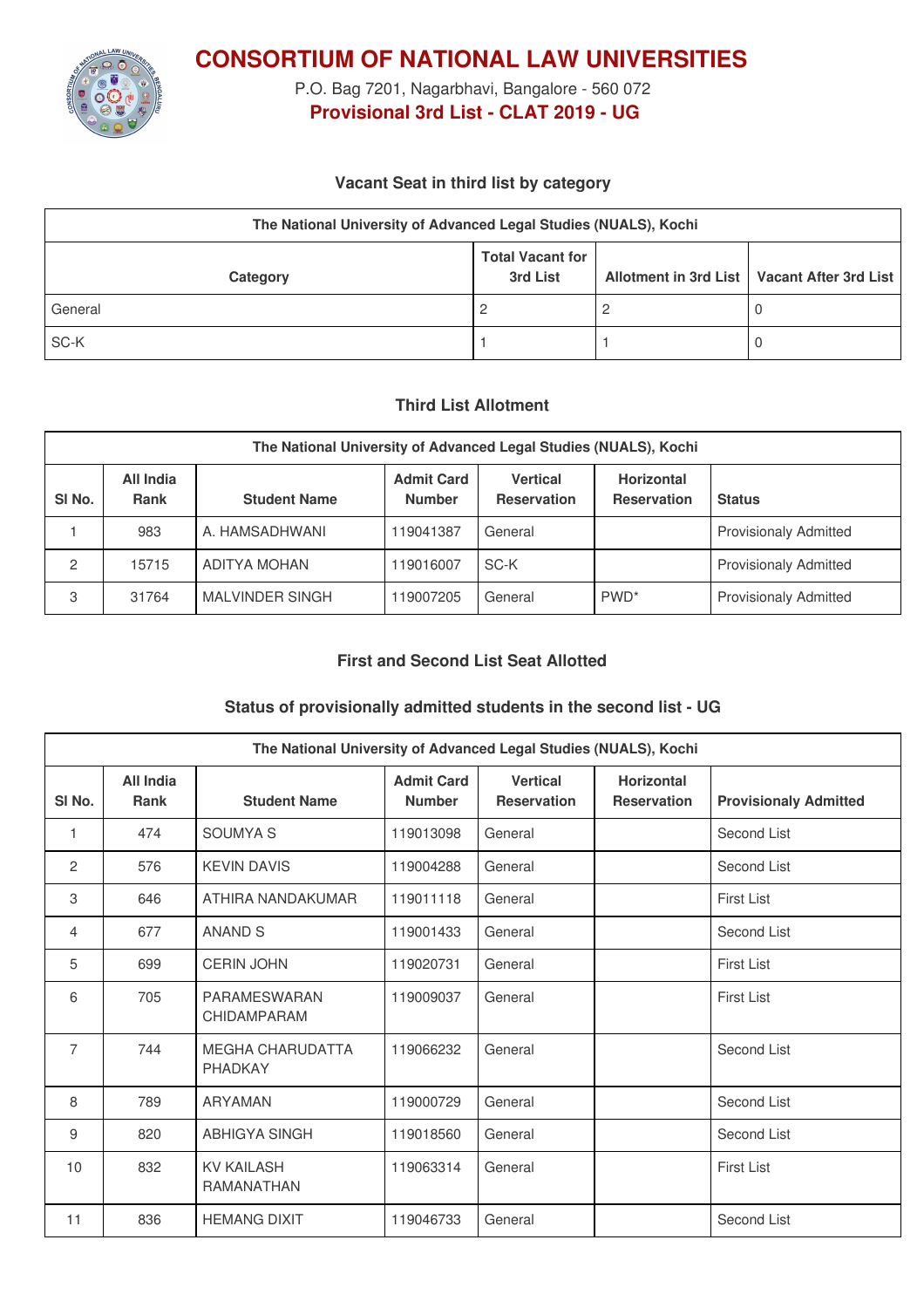| The National University of Advanced Legal Studies (NUALS), Kochi |                                 |                                        |                                    |                                       |                                         |                              |
|------------------------------------------------------------------|---------------------------------|----------------------------------------|------------------------------------|---------------------------------------|-----------------------------------------|------------------------------|
| SI No.                                                           | <b>All India</b><br><b>Rank</b> | <b>Student Name</b>                    | <b>Admit Card</b><br><b>Number</b> | <b>Vertical</b><br><b>Reservation</b> | <b>Horizontal</b><br><b>Reservation</b> | <b>Provisionaly Admitted</b> |
| 12                                                               | 837                             | SHREEYANSHI ATHARV                     | 119012231                          | General                               |                                         | Second List                  |
| 13                                                               | 876                             | NANDITHA N MENON                       | 119009132                          | General                               |                                         | Second List                  |
| 14                                                               | 892                             | KHUSHI DUA                             | 119026596                          | General                               |                                         | Second List                  |
| 15                                                               | 896                             | AAYANA RAI BHOJANI                     | 119056723                          | General                               |                                         | Second List                  |
| 16                                                               | 904                             | <b>SMITHA KHANDIGE</b>                 | 119009822                          | General                               |                                         | Second List                  |
| 17                                                               | 909                             | T S SNEHA                              | 119022489                          | General                               |                                         | Second List                  |
| 18                                                               | 921                             | NAMAN GULECHHA                         | 119037119                          | General                               |                                         | Second List                  |
| 19                                                               | 934                             | <b>MISHIKA LOONKER</b>                 | 119056903                          | General                               |                                         | Second List                  |
| 20                                                               | 947                             | SURYAPRATAP SINGH<br><b>JODHA</b>      | 119029949                          | General                               |                                         | Second List                  |
| 21                                                               | 958                             | <b>VISHAL SINGH</b>                    | 119022964                          | General                               |                                         | Second List                  |
| 22                                                               | 962                             | <b>ABHISHEK RAI</b>                    | 119018290                          | General                               |                                         | Second List                  |
| 23                                                               | 964                             | <b>MAHEK NARESH</b><br><b>SHIVNANI</b> | 119045877                          | General                               |                                         | Second List                  |
| 24                                                               | 965                             | RAHUL DADHICH                          | 119032203                          | General                               |                                         | Second List                  |
| 25                                                               | 975                             | <b>TAPAMOY GHOSE</b>                   | 119002207                          | General                               |                                         | Second List                  |
| 26                                                               | 976                             | <b>TAJNE GAURANGI</b><br><b>SATYEN</b> | 119021893                          | General                               |                                         | Second List                  |
| 27                                                               | 978                             | <b>DRISHTI PANKAJ ISRANI</b>           | 119046920                          | General                               |                                         | Second List                  |
| 28                                                               | 979                             | <b>S ARJUN</b>                         | 119022782                          | General                               |                                         | Second List                  |
| 29                                                               | 1094                            | SNEHA M NAIR                           | 119025608                          | GC-K                                  |                                         | <b>First List</b>            |
| 30                                                               | 1116                            | MEHULA LIZA PALLATHU                   | 119007043                          | GC-K                                  |                                         | Second List                  |
| 31                                                               | 1124                            | RINJAL BINNY                           | 119015780                          | GC-K                                  |                                         | Second List                  |
| 32                                                               | 1147                            | SRIVIDHYA REJIL                        | 119036774                          | GC-K                                  |                                         | Second List                  |
| 33                                                               | 1155                            | NAVANEETH S S                          | 119046020                          | SEBC-BH                               |                                         | <b>First List</b>            |
| 34                                                               | 1347                            | NANDANA C AJITH                        | 119025163                          | SEBC-EZ                               |                                         | First List                   |
| 35                                                               | 1457                            | LAKSHMI RAJ C                          | 119015041                          | SEBC-EZ                               |                                         | <b>First List</b>            |
| 36                                                               | 1753                            | SRIRAM GIREESHAN                       | 119058088                          | SEBC-EZ                               |                                         | Second List                  |
| 37                                                               | 1874                            | E.S GEETHIKA                           | 119027331                          | SEBC-EZ                               |                                         | Second List                  |
| 38                                                               | 1983                            | <b>AQUIL AHAMED</b>                    | 119006770                          | SEBC-MU                               |                                         | <b>First List</b>            |
| 39                                                               | 2064                            | AMRUTHA SANTHOSH<br><b>KUMAR</b>       | 119029595                          | SEBC-EZ                               |                                         | <b>First List</b>            |
| 40                                                               | 2261                            | AMEESHA RAFFIK                         | 119027090                          | SEBC-MU                               |                                         | <b>First List</b>            |
| 41                                                               | 3164                            | <b>ALOK ANTONY</b>                     | 119025711                          | SEBC-LA                               |                                         | <b>First List</b>            |
| 42                                                               | 3821                            | AKHILA D V                             | 119027838                          | SEBC-LA                               |                                         | First List                   |